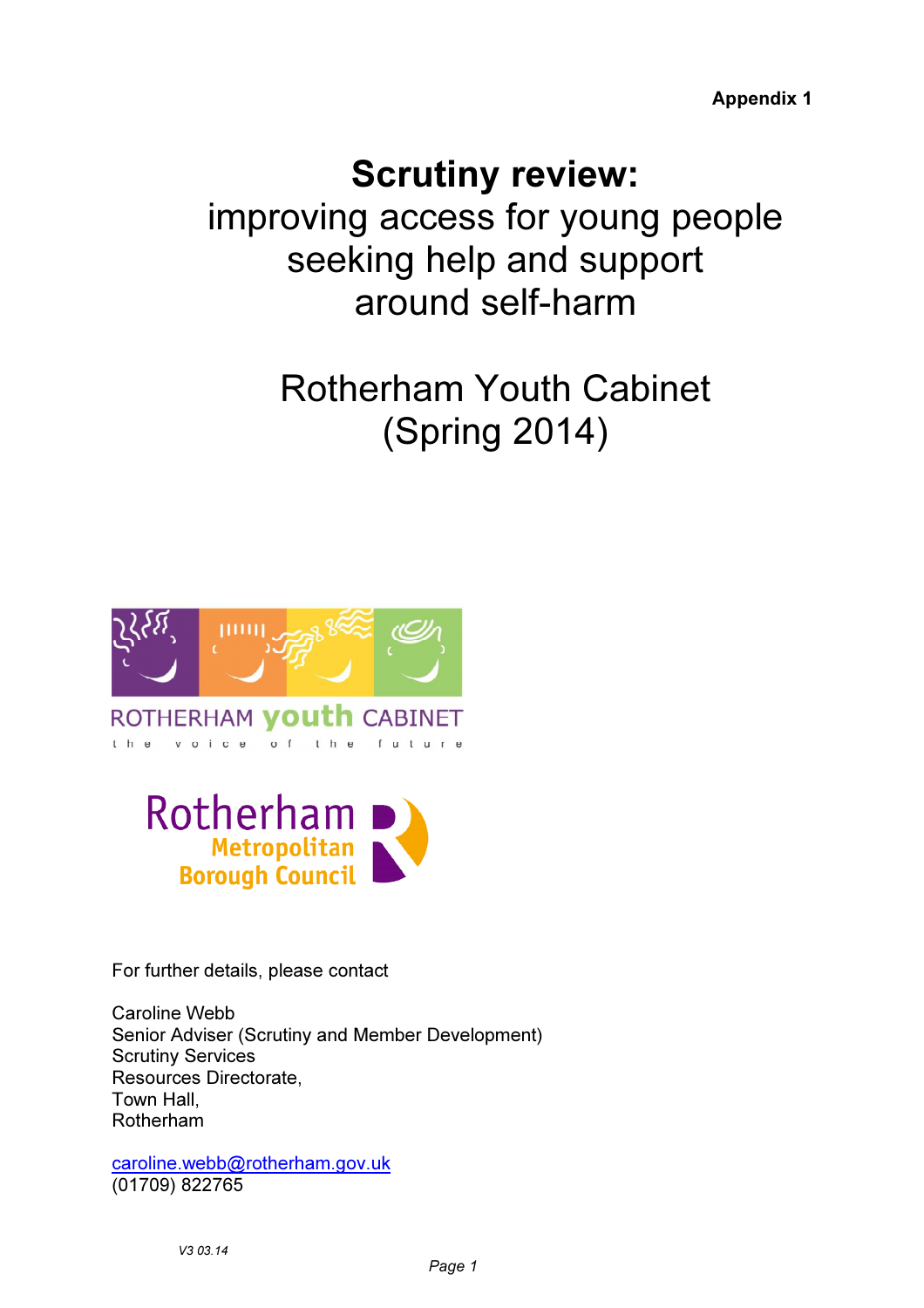### **CONTENTS**

| 1              | Original Concerns – why the youth cabinet wanted to look at this Issue 3 |                                                                    |  |  |
|----------------|--------------------------------------------------------------------------|--------------------------------------------------------------------|--|--|
| $\mathbf{2}$   |                                                                          |                                                                    |  |  |
| 3              |                                                                          |                                                                    |  |  |
|                |                                                                          |                                                                    |  |  |
| 4              |                                                                          |                                                                    |  |  |
|                |                                                                          | 4.2 Discussions with service providers, schools/colleges and other |  |  |
| 5              |                                                                          |                                                                    |  |  |
| 6              |                                                                          |                                                                    |  |  |
| $\overline{7}$ |                                                                          |                                                                    |  |  |
| 8              |                                                                          |                                                                    |  |  |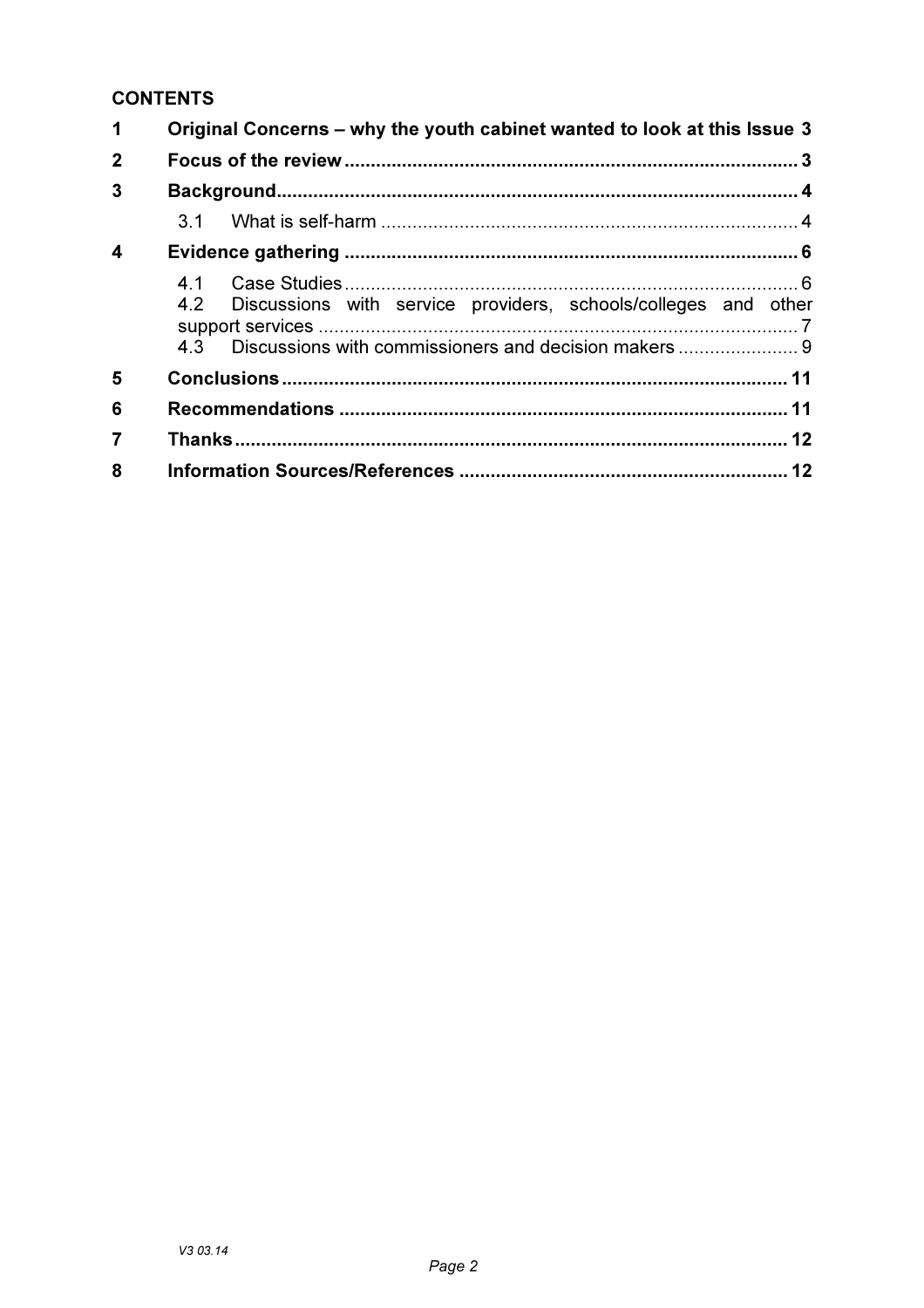#### 1 ORIGINAL CONCERNS – WHY THE YOUTH CABINET WANTED TO LOOK AT THIS ISSUE

The charity YoungMinds report that an estimated one in twelve young people may self-harm at some point in their lives (YoungMinds, 2014). The incidence of self-harm has continued to rise in the UK over the past 20 years and, for young people, is said to be among the highest in Europe (Royal College of Physicians, 2010). ChildLine has seen a 167% increase in counselling sessions about self-harm in the last two years alone (NSPCC, 2014).

Aware that this is a problem facing young people in Rotherham, the Youth Cabinet agreed as part of its Youth Cabinet Manifesto (2013-14):

*"to help develop information for young people around self-harm and*  [contribute to] *a strategy to disseminate this. Also to work with services to improve access for young people seeking help and support around selfharm"* (Rotherham Youth Cabinet, 2013).

This piece of work was undertaken as part of RMBC's commitment to the Children's Commissioner's Day. The idea behind the day is to give:

*"…children and young people the chance to be involved in decision-making. Children and young people benefit from the opportunity to…make their voices heard, while adults and organisations gain a fresh perspective on what they do"* (Children's Commissioner for England, 2013).

The Youth Cabinet was supported in its work by Members of the Overview and Scrutiny Management Board (OSMB), namely Cllrs Currie, Falvey and Steele.

The Voice and Influence Team (Integrated Youth Support Service) facilitated this project, with support from an officer in Scrutiny Services.

#### 2 FOCUS OF THE REVIEW

Because of the strength of feeling about this issue and knowing that it is a growing problem within Rotherham, the Youth Cabinet formed a sub-group to:

- find out what is out there to help young people; and
- try and reduce barriers for young people getting help and support.

Its work focused on:

- information/awareness raising;
- response of agencies, including access to early help;
- the role of schools and colleges.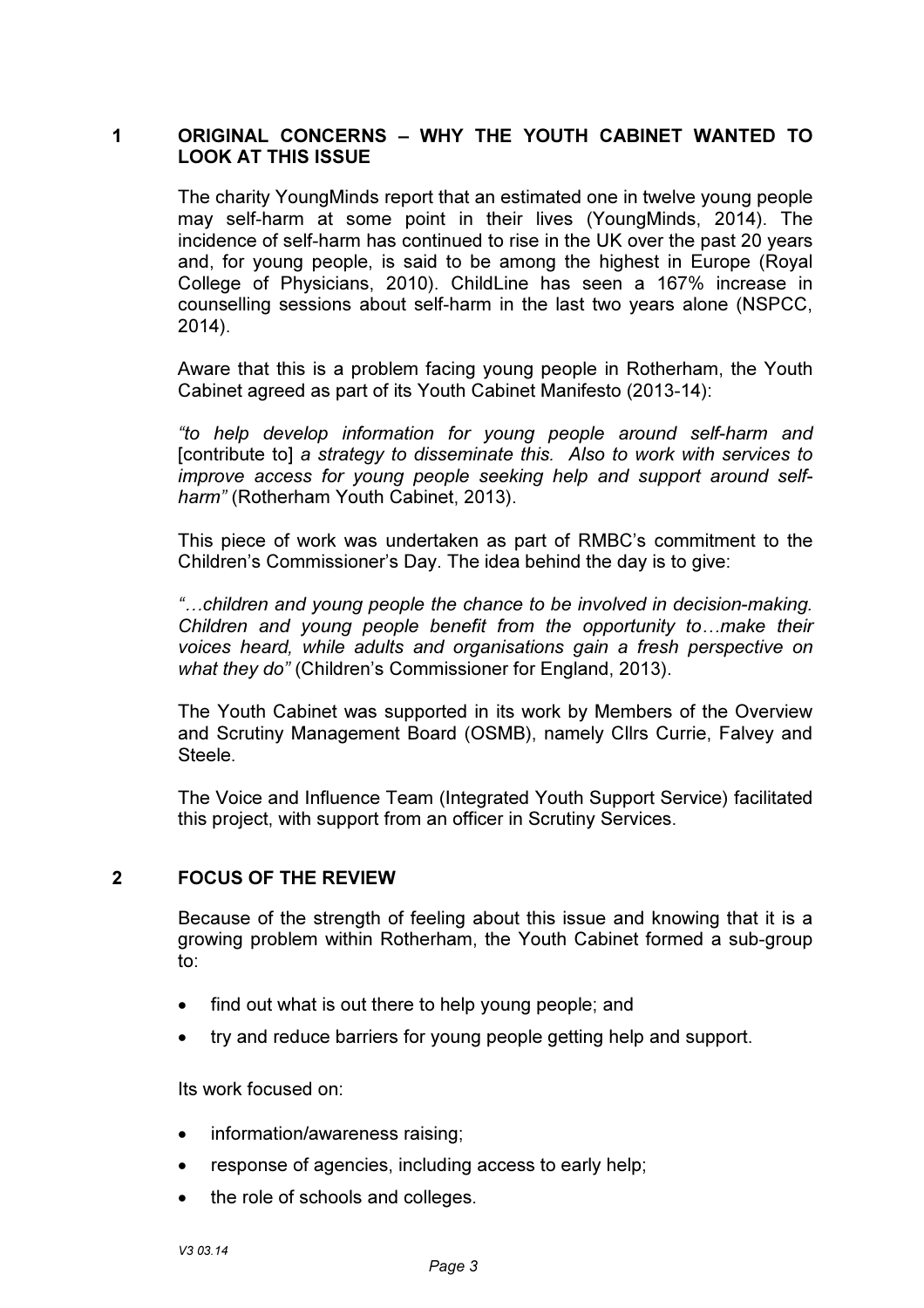The Youth Cabinet first attended an awareness session delivered by mental health specialists to ensure that they had a good understanding of the issues involved. They then talked to their peers and gathered a series of anonymous case studies which were used to inform two further evidence sessions; the first being with representatives from service providers and schools and colleges and second focusing on decision makers and commissioners. The planning and preparation for these meetings took place in the evening or during school or college holidays.

In addition, to ensure that the elected members who agreed to be part of this review had a thorough understanding of the issues, an in-depth briefing was given to OSMB by mental health professionals on December 13, 2013.

The awareness session and preparation of the case studies took place towards the latter end of 2013, with the discussions with service providers and decision makers taking place in in January and early February 2013.

The Centre for Public Scrutiny (CfPS) defines 'good scrutiny' as including the following:

- provides 'critical friend' challenge to policy-makers and decision-makers;
- enables the voice and concerns of the public and its communities;
- drives improvement in public services.

(CfPS, 2010, p. 6)

The process carried out by the Youth Cabinet fulfils each of these criteria. The Youth Cabinet provided constructive challenge to providers and decision makers; highlighted gaps from the perspective of service users, and came up with imaginative yet practical recommendations to improve services for young people, professionals and carers seeking advice and information about self-harm.

The findings of their work was presented by the Youth Cabinet to the Overview and Scrutiny Management Board (OSMB) and their invited guests at its 'Children's Commissioner's Day' meeting on February 27, 2014. The meeting coincided with the Self-Harm Awareness Day, held annually on March  $1^{st}$ , which is supported by major children's and mental health charities. The Youth Cabinet distributed orange ribbons to each of the attendees to commemorate the event.

The Youth Cabinet and Elected Members would like to thank all those who contributed to this review for their time and co-operation, and especially to the young people who were willing to share their stories.

#### 3 BACKGROUND

#### 3.1 What is self-harm

As part of its evidence gathering the Youth Cabinet undertook awareness training delivered by Sara Graham of Rotherham and Barnsley Mind and Ruth Fletcher-Brown, the Council's lead Public Health specialist in mental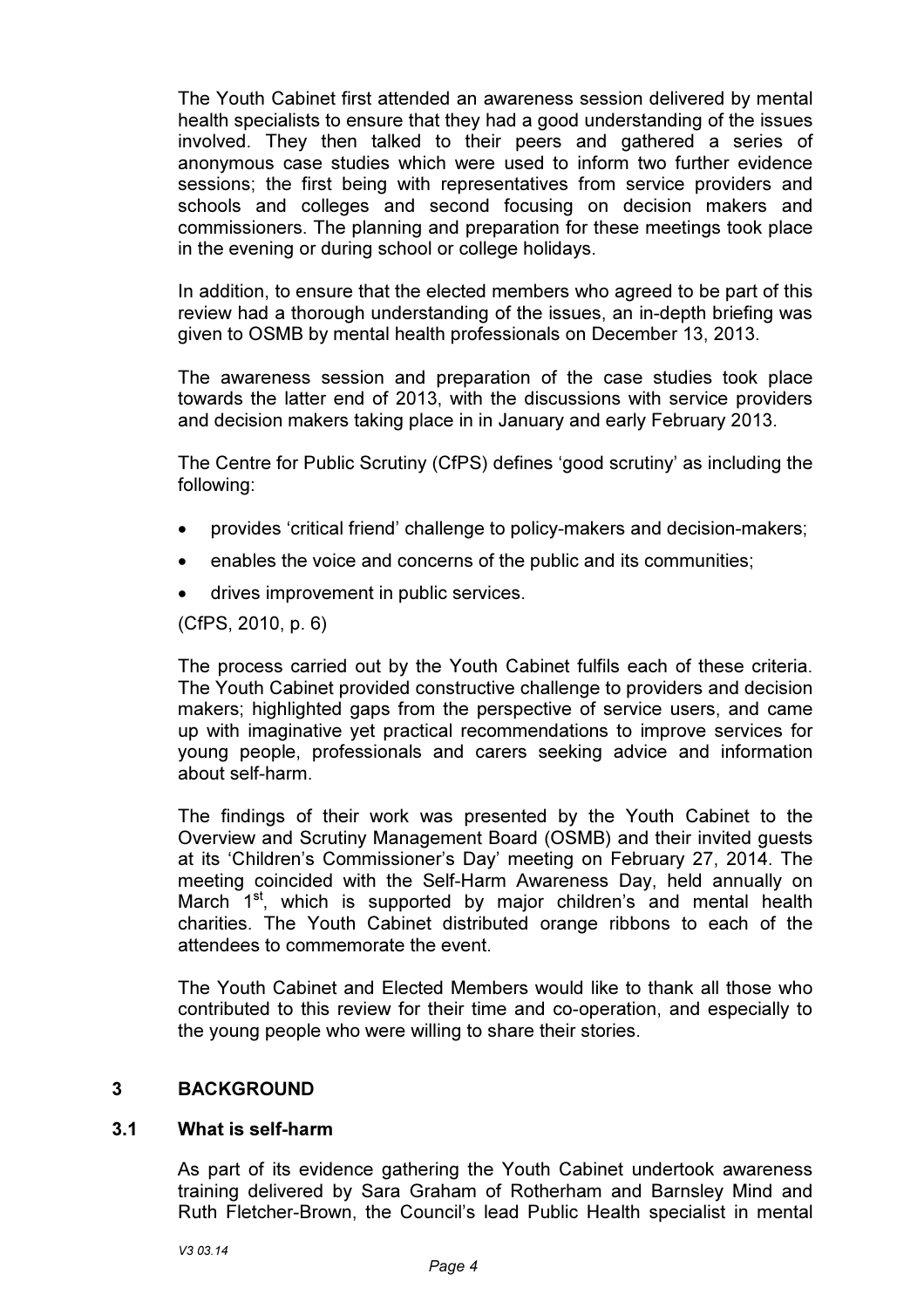health. This covered definitions of self-harm, its prevalence and an exploration of common myths and misconceptions.

Self-harm is a relatively common problem that is frequently misunderstood and kept hidden. Therefore it is not surprising that myths and stereotypes have grown around the subject. Most commonly there is a belief that selfharm is an 'attention seeking behaviour'. However, this is contradicted by the fact that most self-harm is carried out in private and over a long period before help is sought. Another belief is that self-harm is something that groups of young people do together. Whilst it is important to be aware that within friendship groups, some individuals may self-harm, it is rare that young people self-harm in front of others.

There are several definitions of self-harm or injury:

*'….an expression of personal distress, usually made in private, by an individual who hurts him or herself. The nature and meaning of self-harm, however, vary greatly from person to person. In addition, the reason a person harms him or herself may be different on each occasion, and should not be presumed to be the same.'* (NICE, 2004)

*"Hurting yourself to deal with difficult feelings. It can be through physical or emotional means, which may not be obvious to those around you."* (Youth Cabinet presentation to OSMB, 2014)

The awareness raising established that sometimes young people cannot explain why they self-harm, especially when the self-harm itself is a means of communicating what cannot easily be put into words or even into thoughts. Self-harm is a way of expressing very deep distress.

Self-harm can be a way to help someone to cope with painful emotions that threaten to overwhelm them such as: anger, sadness, self-hatred, emptiness, grief, loneliness, guilt and shame.

The reasons why young people self-harm are complex – the Youth Cabinet identified some situations which may cause young people to self-harm. These include: bullying, stress and worry about exams and school work, difficulties in peer /family relationships, experience of abuse, bereavement, domestic abuse and confusion about sexuality.

The Youth Cabinet gave a powerful presentation which outlined what selfharm may entail:

- Cutting
- **Burning**
- Self-hitting or head banging
- Interference with wounds
- Hair pulling
- Bone breaking
- Multiple methods from above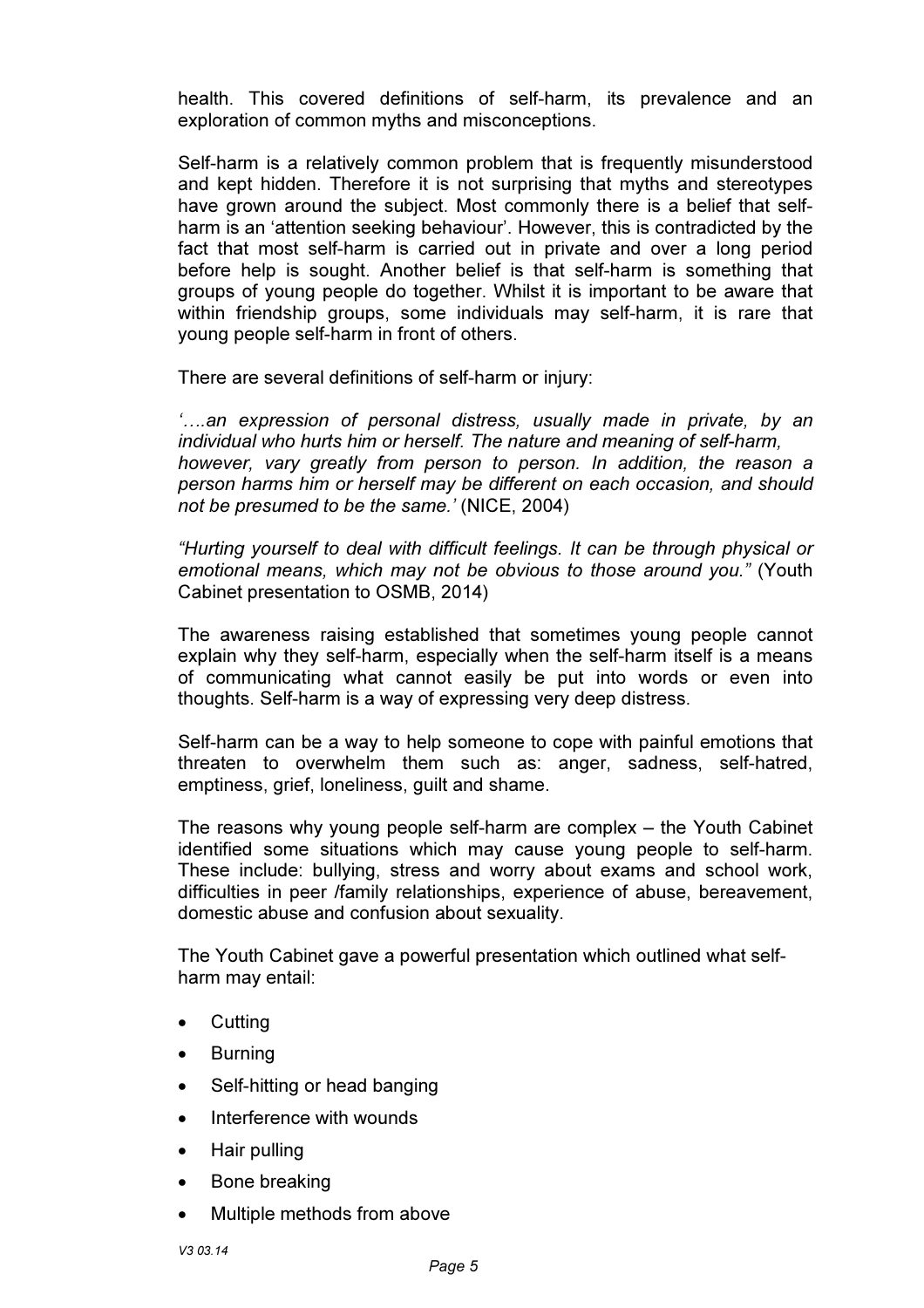The local picture shows that self-harm tends to be higher amongst girls. Cutting and paracetamol overdose, are the main methods of self-harm in Rotherham (presentation to OSMB: December 13, 2013).

#### 4 EVIDENCE GATHERING

#### 4.1 Case Studies

It was important for the Youth Cabinet to reflect the views of Rotherham young people who had self-harmed and their uncertainties, fears and experiences about services. They talked to over twelve young people who had self-harmed and their comments are summarised below:

- Many said that they were unsure of where to get help and support around self-harm and or the available services. Whilst there are posters in schools and Youth Centres around drugs, alcohol, sexual health etc. there is little about self-harm.
- One girl said that she should be able to contact her doctor directly for an appointment rather than going through her parents. She felt that this had prevented her seeking help.
- Most of the case studies didn't know who their school nurse was or where and when they can be contacted. There was a view that the school nurse only comes in to see certain students and isn't accessible for everyone.
- School stress is a big factor with some young people who self-harm. A young person said that in one school assembly before Christmas, they were told not to worry about school, exams etc. over Christmas and to have a relaxing time. They felt they had been given 'permission' to destress over Christmas.
- A young person said that a teacher was told about her self-harming and they told her parents, which made the situation worse. This would stop some young people approaching schools for support.
- Some young people said that they got in a very bad way before they get any help or support. Some said they want help earlier to stop them feeling like they do which leads to them self-harming.
- One young person said that adults are the problem as they 'freak out' when the issue is raised – this makes the problem worse.
- Young people suggested having young people/young adults as peer support is helpful as they may be more approachable and fully understand. Young people have said that peer support groups (i.e. Safe Havens) work well for anti-bullying, drug and alcohol support etc.
- Several young people highlighted inconsistent responses from their GPs. A young person went to the doctor's when she was self-harming. She has said that they were not helpful as their reaction made self-harming seem 'normal' rather than a significant issue.
- One young person said that she had tried to get support from different services but nothing helped. Then she emailed the Samaritans and that was helpful. Sometimes young people don't want to talk face to face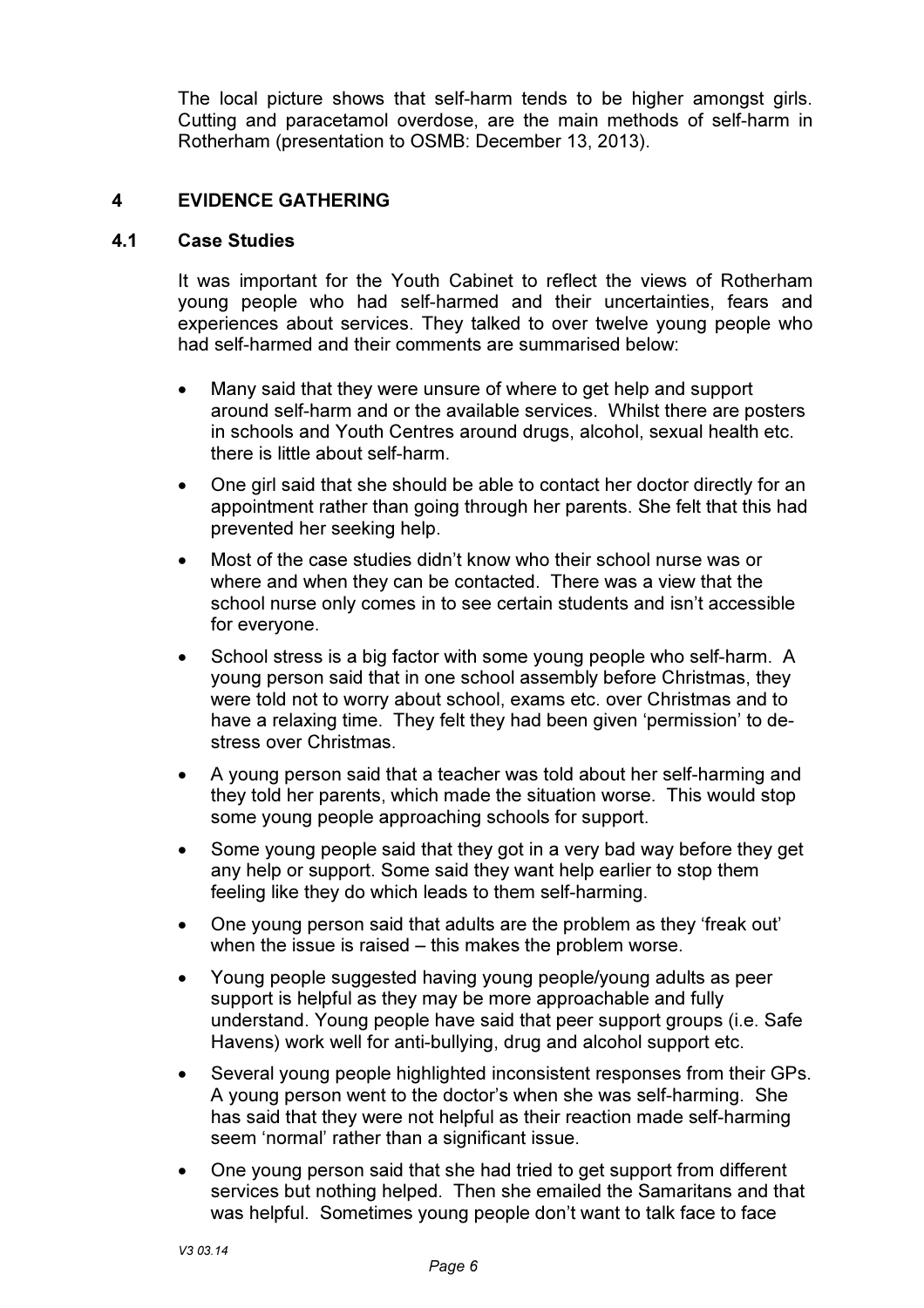with people as their preferred method of communication is texting and social networking.

- Some young people say that services available are too clinical which make it hard to approach them for help.
- Young people have said that they don't know what to do when they notice a friend is self-harming or a friend confides in them about selfharming. They don't know what to do with the information.
- Parents/Carers need advice and support around how to react and how to support young people who self-harm.
- Young people have said that lack of self-esteem and feeling worthless led them to self-harming

#### 4.2 Discussions with service providers, schools/colleges and other support services

On the basis of the case studies, the Youth Cabinet identified some core questions. They invited representatives of provider agencies, schools/colleges and Council services to a 'round table discussion' to discuss current provision and identify ways in which services to young people can be improved.

| <b>Sue Gittins</b>         | The Rotherham NHS Foundation Trust, Vulnerable  |
|----------------------------|-------------------------------------------------|
|                            | <b>Children's Service</b>                       |
| Dr Simon McCormick         | The Rotherham NHS Foundation Trust, Accident    |
|                            | and Emergency Department                        |
| <b>Kate Boulton</b>        | Know the Score, RDaSH                           |
| <b>Richard Bryan</b>       | RDaSH - Children and Adolescent Mental Health   |
|                            | <b>Services</b>                                 |
| Paul Boyden                | Youth Start, RMBC                               |
| Kay Denton-Tarn            | Healthy Schools Co-ordinator, RMBC              |
| Ann Berridge               | Health and Wellbeing Co-ordinator, IYSS, RMBC   |
| <b>Simon Priest</b>        | <b>Education Psychology Service, RMBC</b>       |
| <b>Ruth Fletcher Brown</b> | <b>Public Health, RMBC</b>                      |
| <b>Emma Norton</b>         | <b>Wath Comprehensive School</b>                |
| <b>Kerry Smith</b>         | <b>Thomas Rotherham College</b>                 |
| Sandie Holloway            | <b>Dearne Valley College</b>                    |
| <b>Kevin Stevens</b>       | Rotherham Local Children's Safeguarding Board   |
| Dorothy Smith              | Director of Schools and Lifelong Learning, RMBC |
| Joyce Thacker              | Strategic Director, Children and Young People's |
|                            | Services, RMBC                                  |

In addition, submissions were received from Lesley Sowerby, Winterhill School and Sara Graham, Rotherham and Barnsley Mind (who were unable to attend the stakeholder event). The submissions outlined the benefits of adopting a 'whole-school' approach to promoting positive mental health. This included student access to support, consistent messages delivered through assemblies and publicity and training to staff to enable them to respond appropriately and sensitively to the issues raised.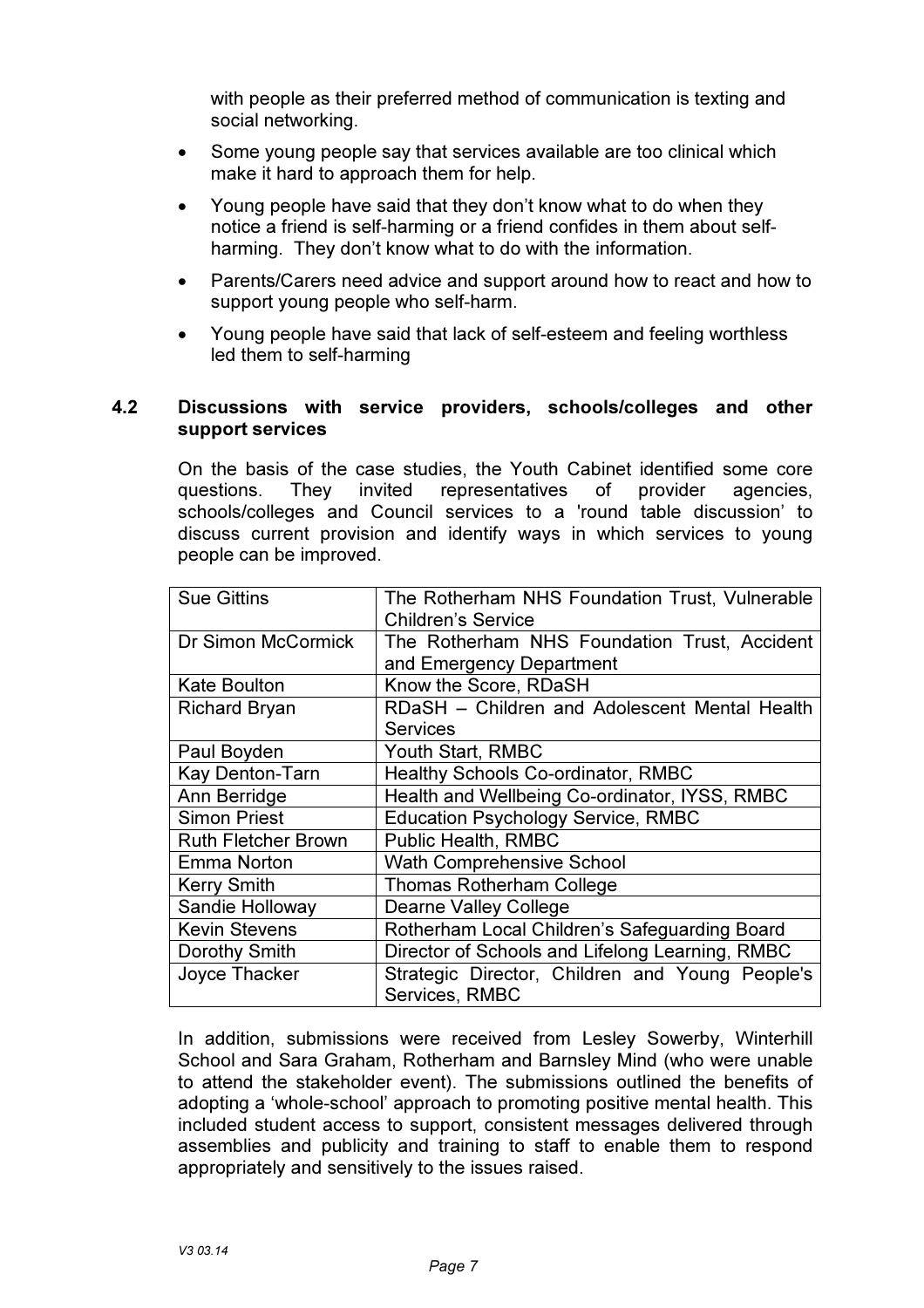The first meeting took place on January 16, 2014. A summary of the discussion points are outlined below:

#### INFORMATION AND AWARENESS RAISING

- How is the range of different services currently advertised?
- How do you ensure that your service is known to young people?
- How do you ensure your publicity Information is clear, stands out, is not boring and young people understand it?
- Are there any improvements that can be made to the way that services are promoted?

#### SCHOOLS AND COLLEGES

- How do you ensure that young people are aware of their school nurse, how to contact them and when they are available?
- What information/support is given to schools/colleges to ensure that teachers and staff are aware of the issues around self-harm, treat young people seriously and provide appropriate support and information?
- Can you give examples of what preventative measures are put in place by schools/colleges to minimise stress or anxiety (for example around exams or assignments)?
- How can schools (and other services) ensure there is a balance between confidentiality and safeguarding – how can they offer support without breaking confidences of the young person by telling parents?
- What role do you think peer support groups (for example Safe Havens) can have for young people who are self-harming to meet and discuss their issues and offer mutual support?

#### RESPONSE OF AGENCIES, INCLUDING ACCESS TO EARLY HELP

- How can you make sure support is there for young people before things get too bad so that they can deal with issues before they start self-harming?
- Young people often feel that adults 'freak out' when the issue around self-harm is raised. How do you raise awareness with adults to avoid this?
- What are the advantages or disadvantages of having young people/young adults who have experienced self-harming as peer mentors and counsellors?
- How can support staff and health professionals be trained to ensure they have the approach and reactions which feel fully supportive and not patronising to young people?
- Are there any support services for young people in Rotherham to seek support via text, Apps or social networking and if so, how is this publicised to young people? What are the advantages/ disadvantages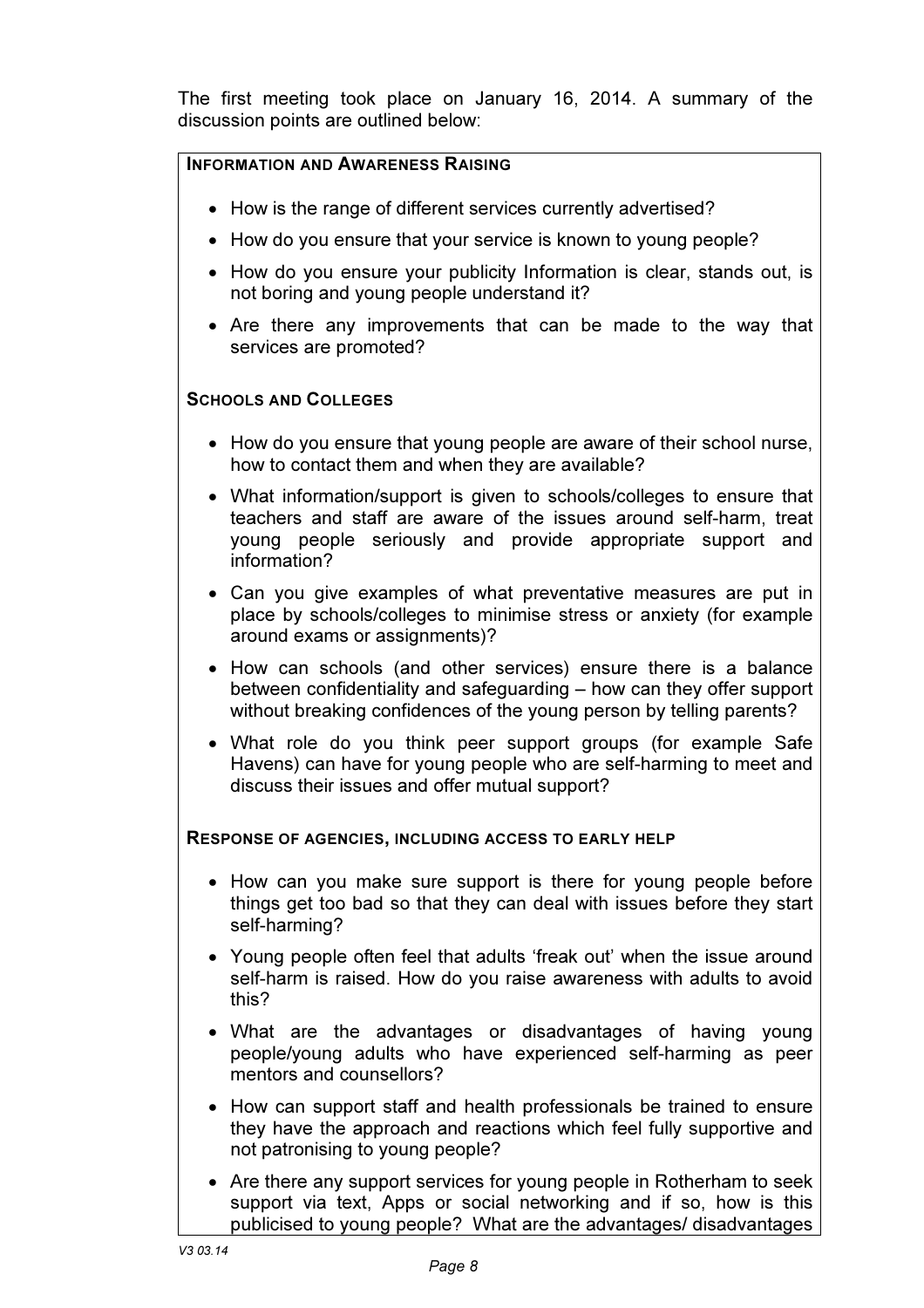to this approach?

- How do you make sure that help and advice is available 'out-of-hours' (for example, a young person may need help in the middle of the night)
- How can you ensure that your service relates to the young person, making it modern and more young people friendly – not clinical?
- How do friends get support to both deal with the fact their friends are self-harming and also how to help their friends?
- How can parents and carers be made aware of the best ways to support their children?

The discussions were very productive and enabled a free exchange of views. There were three tables, with a selection of young people and professionals, each led by a Youth Cabinet member (supported by a Councillor). Each table focused on a different issue ensuring that everyone had an opportunity to comment and discuss on the points identified above.

The discussions raised a number of issues about the way that services were designed and delivered. Comprehensive notes were taken from each of these discussion sessions. From these, common themes were identified and subsequently compared, refined, and grouped into a 'long list' of action points.

#### 4.3 Discussions with commissioners and decision makers

The Youth Cabinet prioritised the areas that they wished to raise with commissioners of services and other decision makers. From the original 'long list' of almost fifty action points, they reached a consensus about which areas were most important.

These are summarised below:

#### **SERVICES**

- Consistent, up-to-date, concise, simple messages across all agencies - be clear where young people can get help and support and eliminate myths;
- Accessible information– a Rotherham 'offer' that 'fits' around the service user or young person seeking help and advice;
- Clear and consistent referral pathways across all agencies schools, GPs, Know the Score, CAMHS, Youth Start etc.;
- Explore the benefits of using peer support (e.g. Safe Havens) either within school/college or other settings (with appropriate support for peers);

#### SCHOOL/COLLEGES

• Share good practice from schools and colleges (peer support/ small group work/ good access to school nurses/ proactive 'whole school'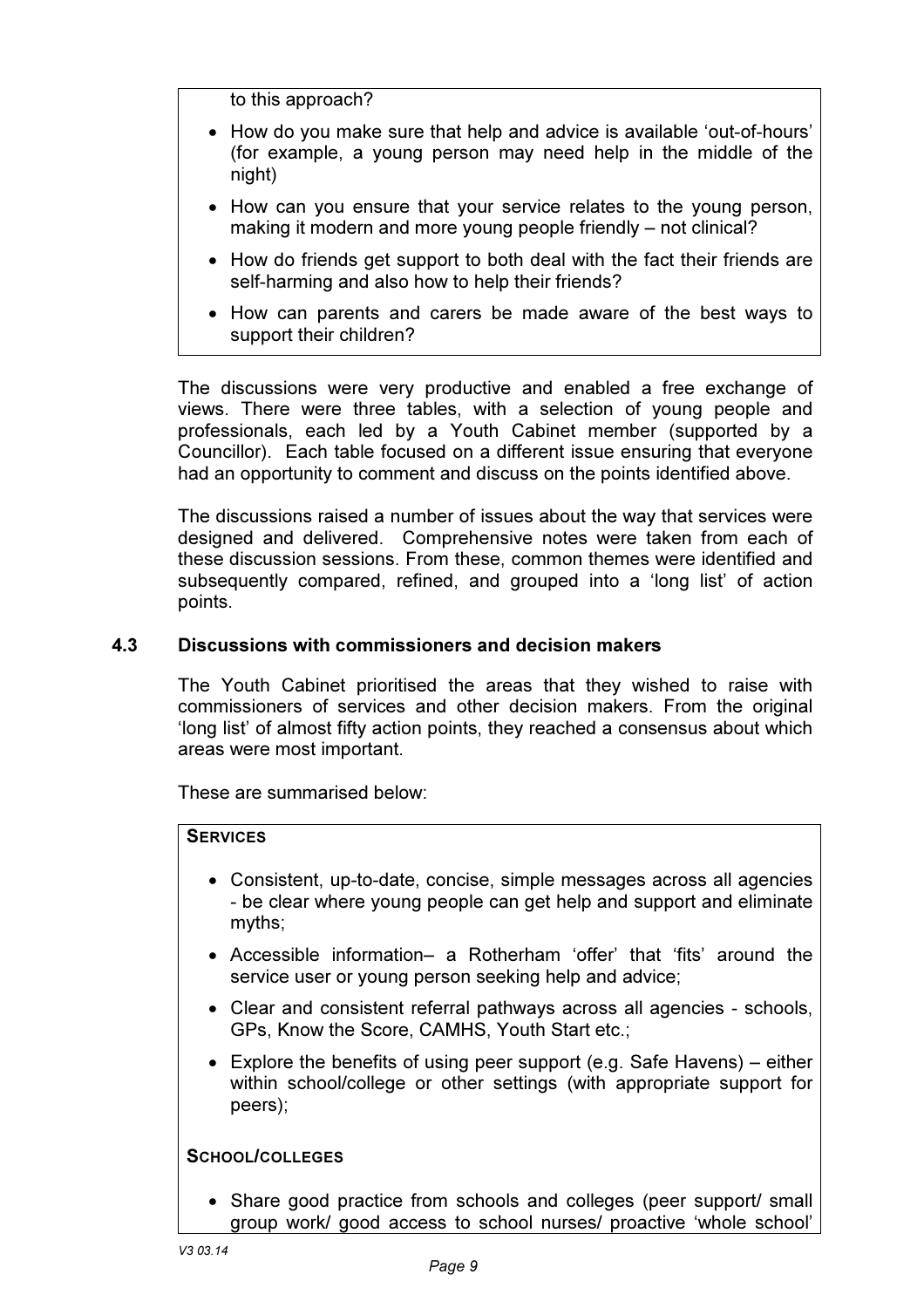approaches to mental health and well-being);

- Preventative approach and tailor services/support according to identified need (not one-size-fits all);
- Consistency in PHSE curriculum and its delivery;
- Stress busting (exam time);
- Ensure school nurses are accessible to pupils (on consistent basis);
- Important to raise awareness of headteachers/senior leaders to get 'buy in';
- Teachers and support staff should be aware of self-harm and not see it as being a 'taboo' subject (applies across all services);

#### ACCESS TO EARLY HELP

- Ensure that face-to-face and on-line help in a secure/confidential way is available (including 'out-of-office' hours);
- More one-to-one drop-in sessions at youth clubs not everyone has home computer / internet access;
- Information and support for parents/carers in place;
- Ensure that services seek out and incorporate feedback from young people into service design and delivery;
- Training and awareness of staff who come into contact with children and young people regularly updated (consistent approach – multiagency delivery).

The Youth Cabinet met with a number of representatives of commissioning bodies or people with decision making responsibilities on February 12, 2014.

| Dr Russell Brynes          | <b>Rotherham Clinical Commissioning Group</b> |
|----------------------------|-----------------------------------------------|
| <b>Kate Tufnell</b>        | <b>Rotherham Clinical Commissioning Group</b> |
| <b>Kerry Byrne</b>         | <b>IYSS, RMBC</b>                             |
| <b>Ruth Fletcher-Brown</b> | <b>Public Health, RMBC</b>                    |
| <b>Paul Theaker</b>        | Commissioning, RMBC                           |
| <b>Phil Morris</b>         | Rotherham Local Children's Safeguarding Board |
| Lisa Jewitt                | Vice-Chair of Governors, Wingfield Academy    |

Again, session was a productive exchange of views, with each group focusing on the priority areas (outlined above) and to seek views on how/if these can be incorporated into service design/delivery. Unfortunately, no one was available from the Secondary Heads' Forum to participate in this session.

Each of the areas were discussed in turn, focussing on potential barriers and how these could be addressed. From these an agreed set of recommendations were formed.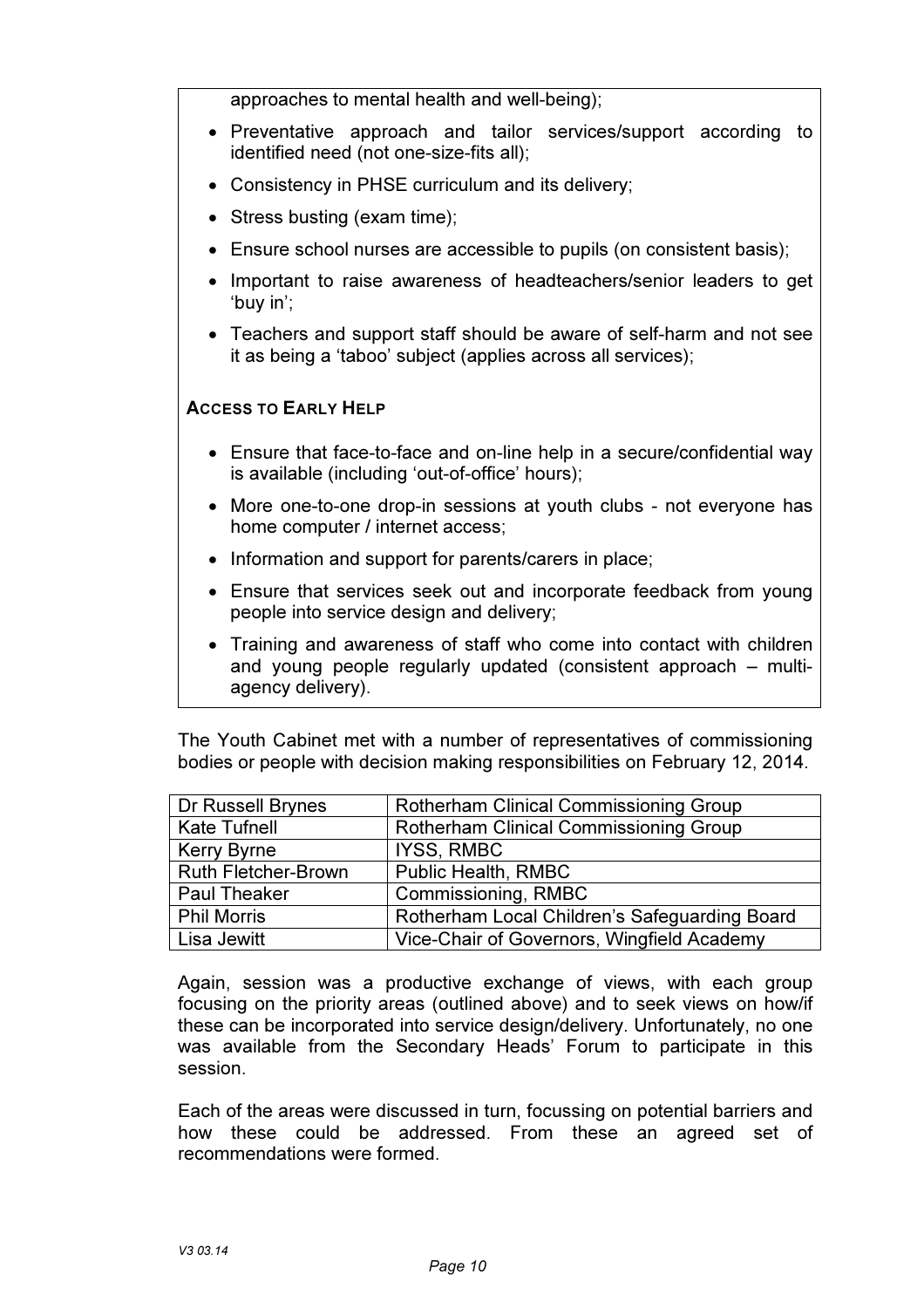#### 5 CONCLUSIONS

This brief report gives an overview of several weeks work by members of the Youth Cabinet. It demonstrates how seriously the young people involved in this review approached this issue. It is also a positive reflection of the commitment of the different agencies – health, education, social care and voluntary sector. Each sent representatives who gave freely of their time outside of the normal working day.

At each stage of the work, the Youth Cabinet had access to expert advice from the Public Health Specialist (Mental Health). This ensured that the discussions were made on an informed basis, with information being provided on current initiatives and services.

From the case studies and their own independent research, the Youth Cabinet asked a series of questions to providers and commissioners of services. Involving young people in this kind of scrutiny provides a unique perspective on how well services are being delivered and where improvements can be made.

Through this piece of work, the Youth Cabinet were able to challenge local authorities and public service providers, supported in part by Elected Members, taking a rational and reasoned approach to the discussions and recommendations. As a result of these discussions, adults gained a better understanding about the kind of services young people value, with young people also appreciating some of the pressures faced by services.

In a further demonstration of their commitment, Youth Cabinet members are presenting the case studies and their findings to a borough-wide conference on Suicide Prevention to be held on April 3, 2014. The conference will involve key stakeholders including secondary headteachers, health and social care professionals and commissioners of services.

In arriving at the following recommendations, the Youth Cabinet hope that the important issues raised in this review will influence decisions about the future funding, design and delivery of self-harm support services.

#### 6 RECOMMENDATIONS

The following recommendations were presented in outline to the Overview and Scrutiny Management who endorsed them at its Children's Commissioner's Day meeting of February 27, 2014.

- 1) That a consistent, concise and simple message is developed and disseminated for use by ALL organisations (including schools, health and social care, youth services, vol-comm sector);
- 2) That agencies work together to develop clear, consistent referral routes that are shared with ALL relevant organisations;
- 3) In line with recommendations 1) and 2), ensure that resources/training/support are available for schools, colleges, parents, young people etc.;